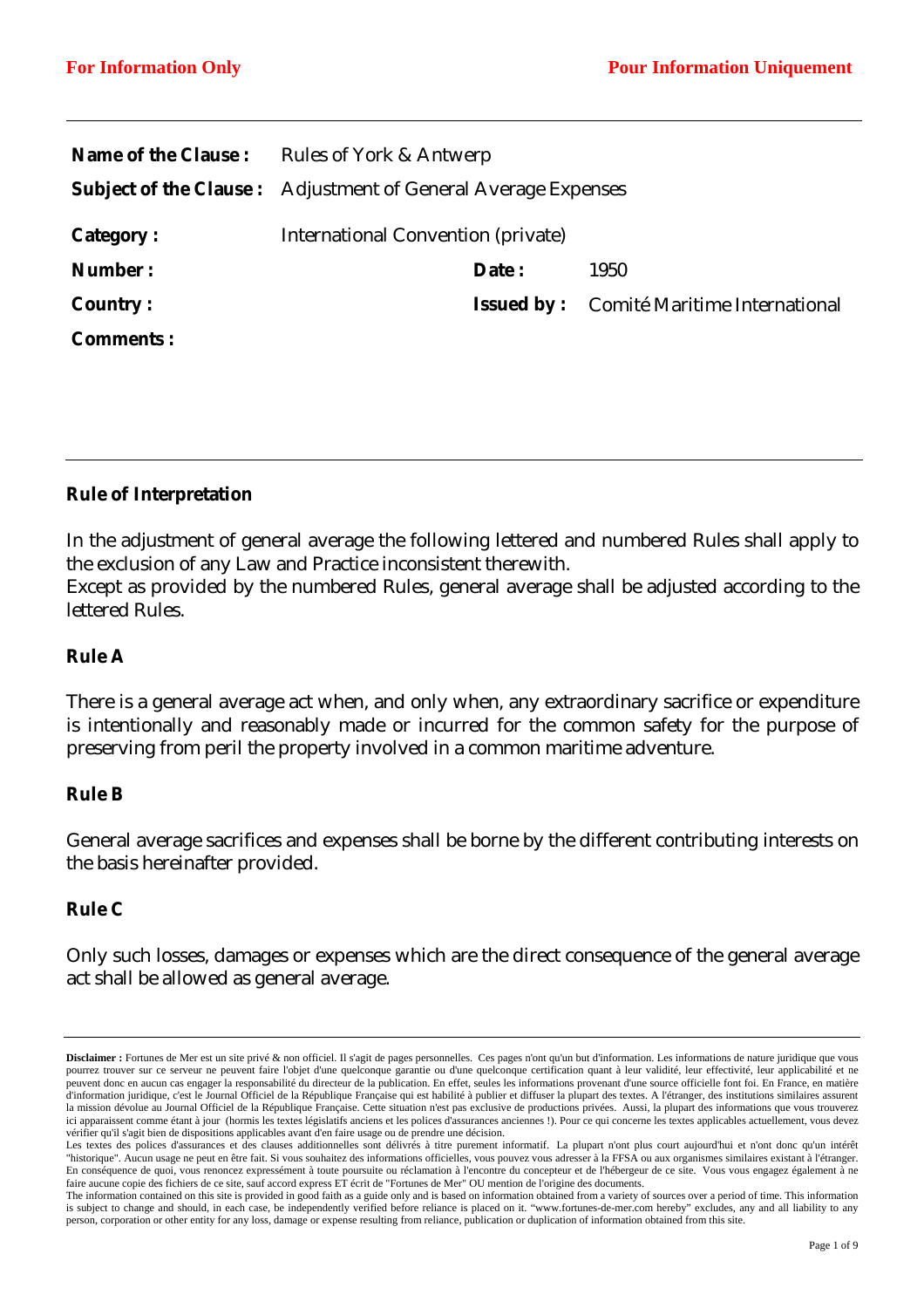Loss or damage sustained by the ship or cargo through delay, whether on the voyage or subsequently, such as demurrage, and any indirect loss whatsoever, such as loss of market, shall not be admitted as general average.

# **Rule D**

Rights to contribution in general average shall not be affected, though the event which gave rise to the sacrifice or expenditure may have been due to the fault of one of the parties to the adventure; but this shall not prejudice any remedies which may be open against that party for such fault.

# **Rule E**

The onus of proof is upon the party claiming in general average to show that the loss or expense claimed is properly allowable as general average.

## **Rule F**

Any extra expense incurred in place of another expense which would have been allowable as general average shall be deemed to be general average and so allowed without regard to the saving, if any, to other interests, but only up to the amount of the general average expense avoided.

## **Rule G**

General average shall be adjusted as regards both loss and contribution upon the basis of values at the time and place when and where the adventure ends.

This rule shall not affect the determination of the place at which the average statement is to be made up.

## **Rule I. – Jettison of Cargo**

No jettison of cargo shall be made good as general average, unless such cargo is carried in accordance with the recognized custom of the trade.

## **Rule II. – Damage by Jettison and Sacrifice for the Common Safety**

Damage done to a ship and cargo, or either of them, by or in consequence of a sacrifice made for the common safety, and by water which goes down a ship's hatches opened or other opening made for the purpose of making a jettison for the common safety, shall be made good as general average.

## **Rule III. – Extinguishing Fire on Shipboard**

Damage done to a ship and cargo, or either of them, by water of otherwise, including damage bye beaching or scuttling a burning ship, in extinguishing a fire on board the ship, shall be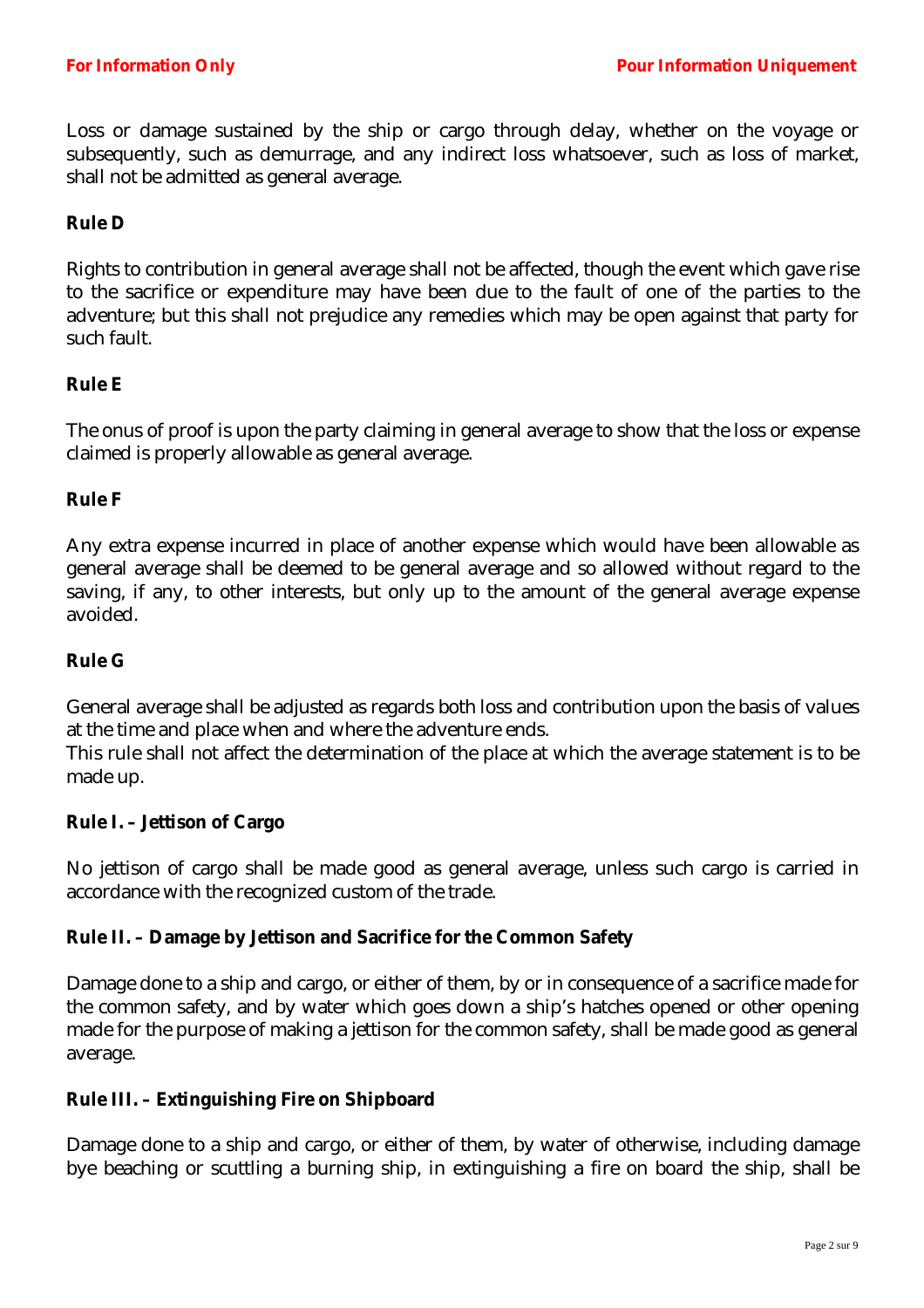made good as general average; except that no compensation shall be made for damage to such portions of the ship and bulk cargo, or to such separate packages of cargo, as have been on fire.

#### **Rule IV. – Cutting away Wreck**

Loss or damage caused by cutting away the wreck or remains of spars, or of other things which have previously been carried away by sea-peril, shall not be made good as general average.

#### **Rule V. - Voluntary Stranding**

When a ship is intentionally run on shore, and the circumstances are such that if that course were not adopted she would inevitably drive on shore or on rocks, no loss or damage caused to the ship, cargo and freight or any of them by such intentional running on shore shall be made good as general average, but loss or damage incurred in refloating such a ship shall be allowed as general average.

In all other cases where a ship is intentionally run on shore for the common safety, the consequent loss or damage shall be allowed as general average.

#### **Rule VI. – Carrying Press of Sail Damage to or Loss of Sails**

Damage to or loss of sails and spars, or either of them, caused by forcing a ship off the ground or by driving her higher up the ground for the common safety, shall be made good as general average ; but where a ship is afloat, no loss or damage caused to the ship, cargo and freight, or any of them, by carrying a press of sail, shall be made good as general average.

#### **Rule VII. – Damage to Machinery and Boilers**

Damage caused to machinery and boilers of a ship which is ashore and in a position of peril, in endeavouring to refloat, shall be allowed in general average when shown to have arisen from an actual intention to float the ship for the common safety at the risk of such damage ; but where a ship is afloat no loss or damage caused by working the machinery and boilers, including loss or damage due to compounding of engines or such measures, shall in any circumstances be made good as general average.

## **Rules VIII. – Expenses Lightening a Ship when Ashore, and Consequent Damage**

When a ship is ashore and cargo and ship's fuel and stores or any of them are discharged as a general average act the extra coast of lightening, lighter hire and re-shipping (if incurred), and the loss or damage sustained thereby, shall be admitted as general average.

#### **Rule IX. – Ship's Materials and Stores Burnt for Fuel**

Ship's materials and stores, or any of them, necessarily burnt for fuel for the common safety at a time of peril, shall be admitted as general average, when and only when an ample supply of fuel had been provided; but the estimated quantity of fuel that would have been consumed, calculated at the price current at the ship's last port of departure at the date of her leaving, shall be credited to the general average.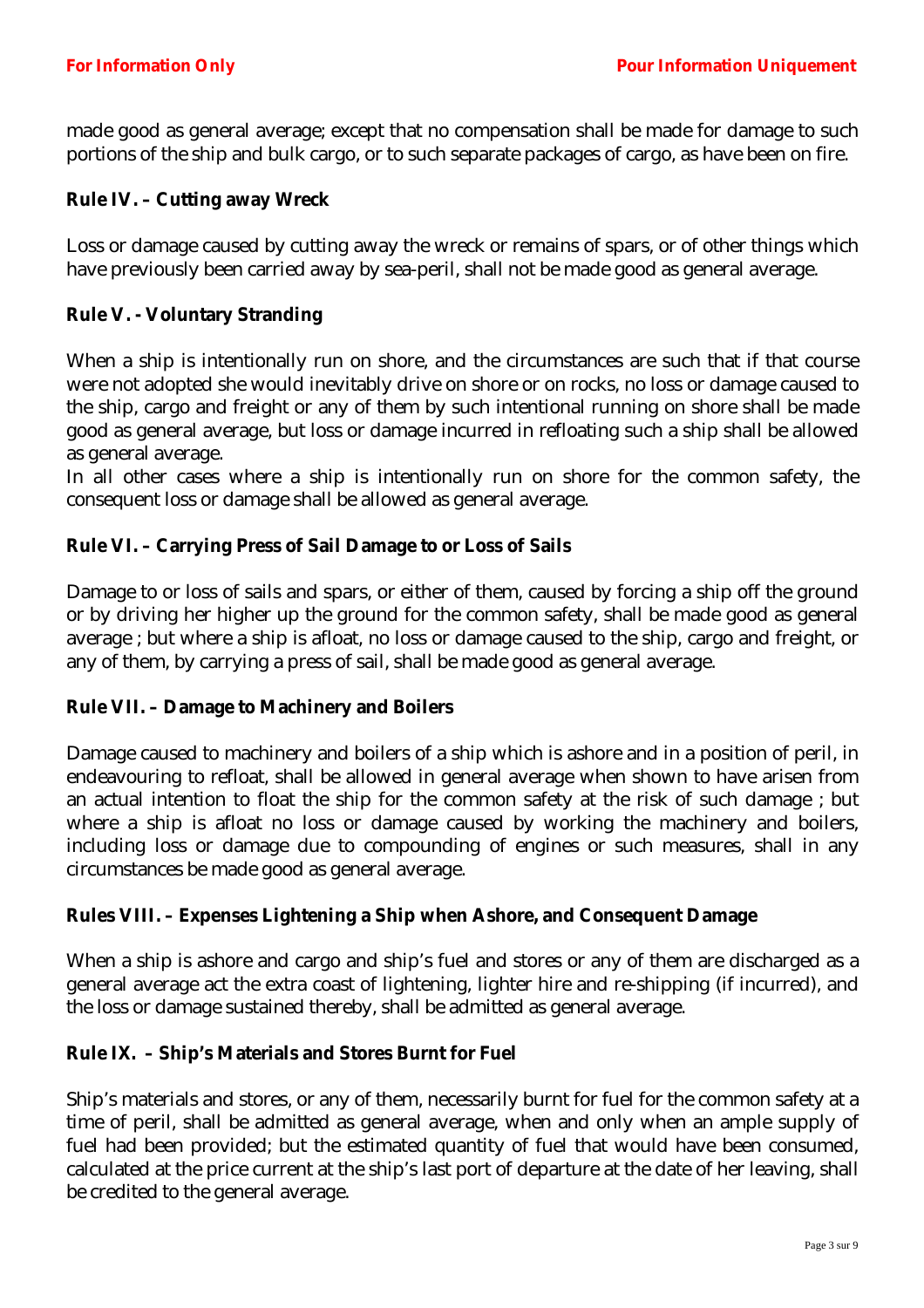## **Rule X (a). – Expenses at Port of Refuge, etc.**

When a ship shall have entered a port or place of refuge, or shall have returned to her port or place of loading in consequence of accident, sacrifice or other extraordinary circumstances, which render that necessary for the common safety, the expenses of entering such port or place shall be admitted as general average ; and when she shall have sailed thence with her original cargo, or part of it, the corresponding expenses of leaving such port or place consequent upon such entry or return shall likewise be admitted as general average.

When a ship is at any port or place of refuge and is necessarily removed to another port or place because repairs cannot be carried out in the first port or place, the provisions of this Rule shall be applied to the second port or place as if it were a port or place of refuge. The provisions of Rule XI shall be applied to the prolongation of the voyage occasioned bye such removal.

## **Rule X (b).**

The cost of handling on board or discharging cargo, fuel or stores, whether at a port or place of loading, call or refuge, shall be admitted as general average when the handling or discharge was necessary for the common safety or to enable damage to the ship caused by sacrifice or accident to be repaired, if the repairs were necessary for the safe prosecution of the voyage.

## **Rule X (c).**

Whenever the cost of handling or discharging cargo, fuel or stores is admissible as general average, the cost of reloading and stowing such cargo, fuel or stores on board the ship, together with all storage charges (including fire insurance, if incurred) on such cargo, fuel or stores, shall likewise be so admitted. But when the ship is condemned or does not proceed on her original voyage, no storage expenses incurred after the date of the ship's condemnation or of the abandonment of the voyage shall be admitted as general average. In the event of the condemnation of the ship or the abandonment of the voyage before completion of discharge of cargo, storage expenses as above shall be admitted as general up to date of completion of discharge.

# **Rule X (d).**

If a ship under average be in a port or place at which it is practicable to repair her, so as to enable her to carry on the whole cargo, and if, in order to save expenses, either she is towed thence to some other port or place of repair or to her destination, or the cargo or a portion of it is transhipped by another ship, or otherwise forwarded, then the extra cost of such towage, transhipment and forwarding, or any of them (up to the amount of the extra expense saved) shall be payable by the several parties to the adventure in proportion to the extraordinary expense saved.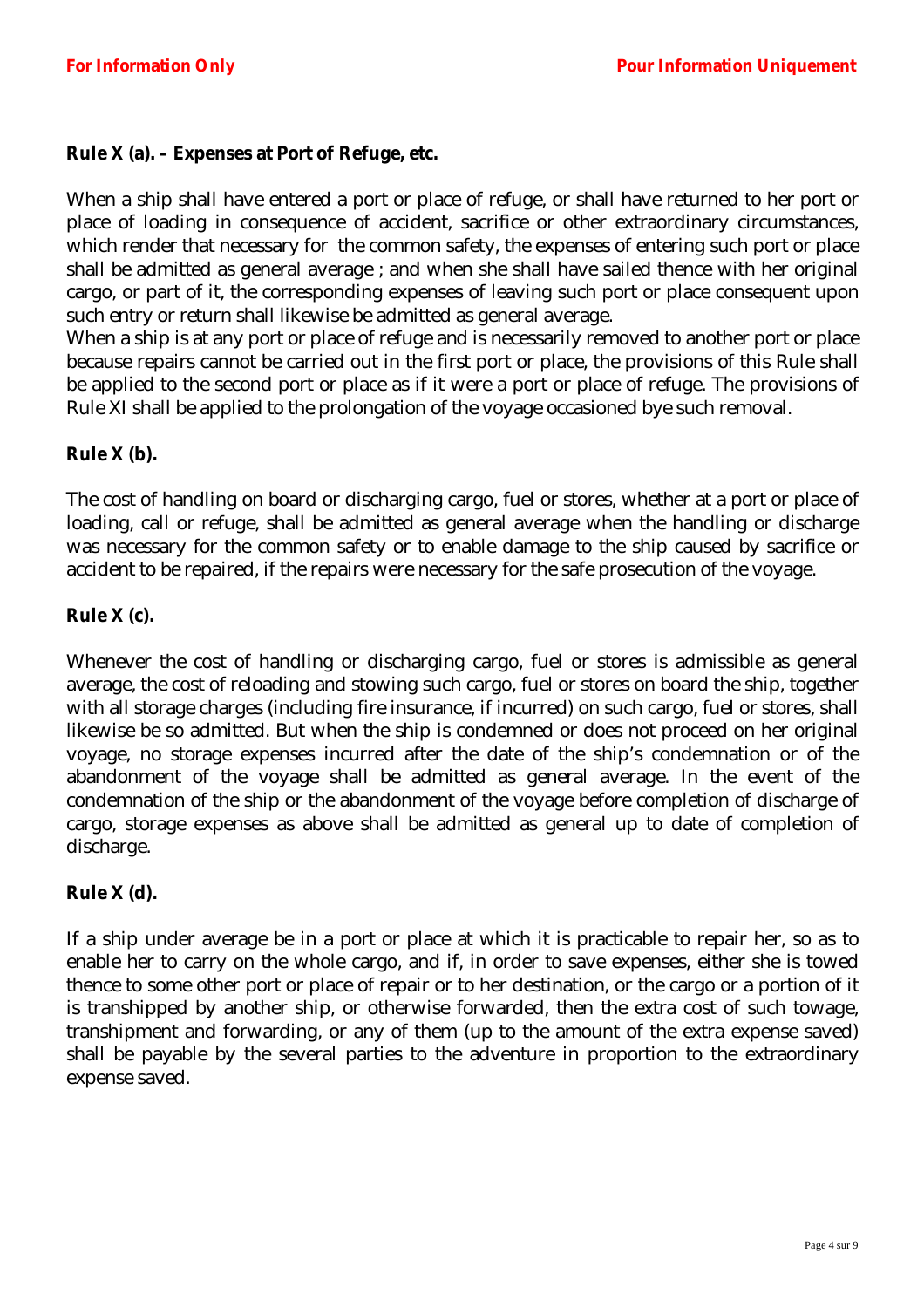# **Rule XI. – Wages and Maintenance of Crew and other Expenses bearing up for and in a Port of Refuge, etc…**

(a)Wages and maintenance of master, officers and crew reasonably incurred and fuel and stores consumed during the prolongation of the voyage occasioned by a ship entering a port or place of refuge or returning to her port or place of loading shall be admitted as general average when the expenses of entering such port or place are allowable in general average in accordance with Rule X (a).

(b) When a ship shall have entered or been detained in any port or place in consequence of accident, sacrifice or other extraordinary circumstances which render that necessary for the common safety, or to enable damage to the ship caused by sacrifice or accident to be repaired, if the repairs were necessary for the safe prosecution of the voyage, the wages and maintenance of the master, officers and crew reasonably incurred during the extra period of detention in such port or place until the ship shall or should have been made ready to proceed upon her voyage, shall be admitted in general average. When the ship is condemned or does not proceed on her original voyage, the extra period of detention shall be deemed not to extend beyond the date of the ship's condemnation or of the abandonment of the voyage or, if discharge of cargo is not then completed, beyond the date of completion of discharge.

Fuel and stores consumed during the extra period of detention shall be admitted as general average, except such fuel and stores as are consumed in effecting repairs not allowable in general average.

Port charges incurred during the extra period of detention shall likewise be admitted as general average except such charges as are incurred solely by reason of repairs not allowable in general average.

(c) For the purpose of this and the other Rules wages shall include all payments made to or for the benefit of the master, officers and crew, whether such payments be imposed by law upon the shipowners or be made under the terms or articles of employment.

(d) When overtime is paid to the master, officers or crew for maintenance of the ship or repairs, the cost of which is not allowable in general average, such overtime shall be allowed in general average only up to the saving in expense which would have been incurred and admitted as general average, had such overtime not been incurred.

# **Rule XII – Damage to cargo in discharging, etc..**

Damage to or loss of cargo, fuel or stores caused in the act of handling, discharging, storing, reloading and stowing shall be made good as general average, when and only when the cost of those measures respectively is admitted as general average.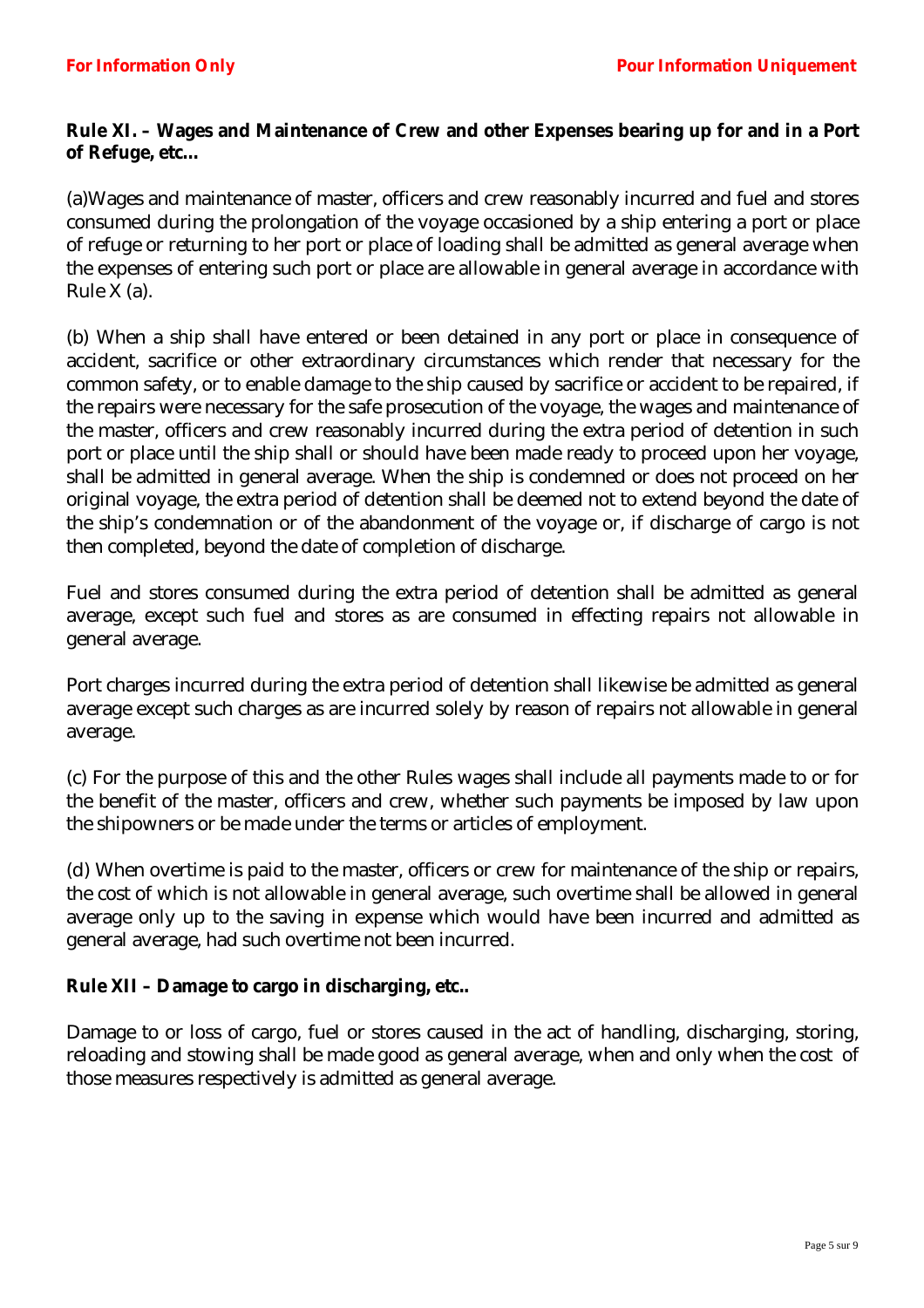## **Rule XIII – Deductions from cost of repairs**

In adjusting claims for general average, repairs to be allowed in general average shall be subject to deductions in respect of "new for old" according to the following rules, where old material or parts are replaced by new.

The deductions to be regulated by the age of the ship from date of original register to the date of accident, except for provisions and stores, insulation, life- and similar boats, gyro compass equipment, wireless, direction finding, echo sounding and similar apparatus, machinery and boilers for which the deductions shall be regulated by the age of the particular parts to which they apply.

No deduction to be made in respect of provisions, stores and gear which have not been in use.

The deductions shall be made from the cost of new material or parts, including labour and establishment charges, but excluding cost of opening up.

Drydock and slipway dues and coasts of shifting the ship shall be allowed in full.

No cleaning and painting of bottom to be allowed, if the bottom has not been painted within six months previous to the date of the accident.

## **A – Up to I year old.**

All repairs to be allowed in full, except scaling and cleaning and painting or coating of bottom, from which one-third is to be deducted.

## **B – Between I and 3 years old.**

Deduction off scaling, cleaning and painting bottom as above under Clause A.

One-third to be deducted off sails, rigging, ropes, sheets and hawsers (others than wire and chain), awnings, covers, provisions and stores and painting.

One sixth to be deducted off woodwork of hull, including hold ceiling, wooden masts, spars and boats, furniture, upholstery, crockery, metal- and glass-ware, wire ropes and wire hawsers, gyro compass equipment, wireless, direction finding, echo sounding and similar apparatus, chain cables and chains, insulation, auxiliary machinery, steering gear and connections, winches and cranes and connections and electrical machinery and connections other than electrical propelling machinery ; other repairs to be allowed in full.

Metal sheathing for wooden or composite ships shall be dealt with by allowing in full the cost of a weight equal to the gross weight of metal sheathing stripped off, minus the proceeds of the old metal. Nails felt and labour metalling are subject to a deduction of one-third.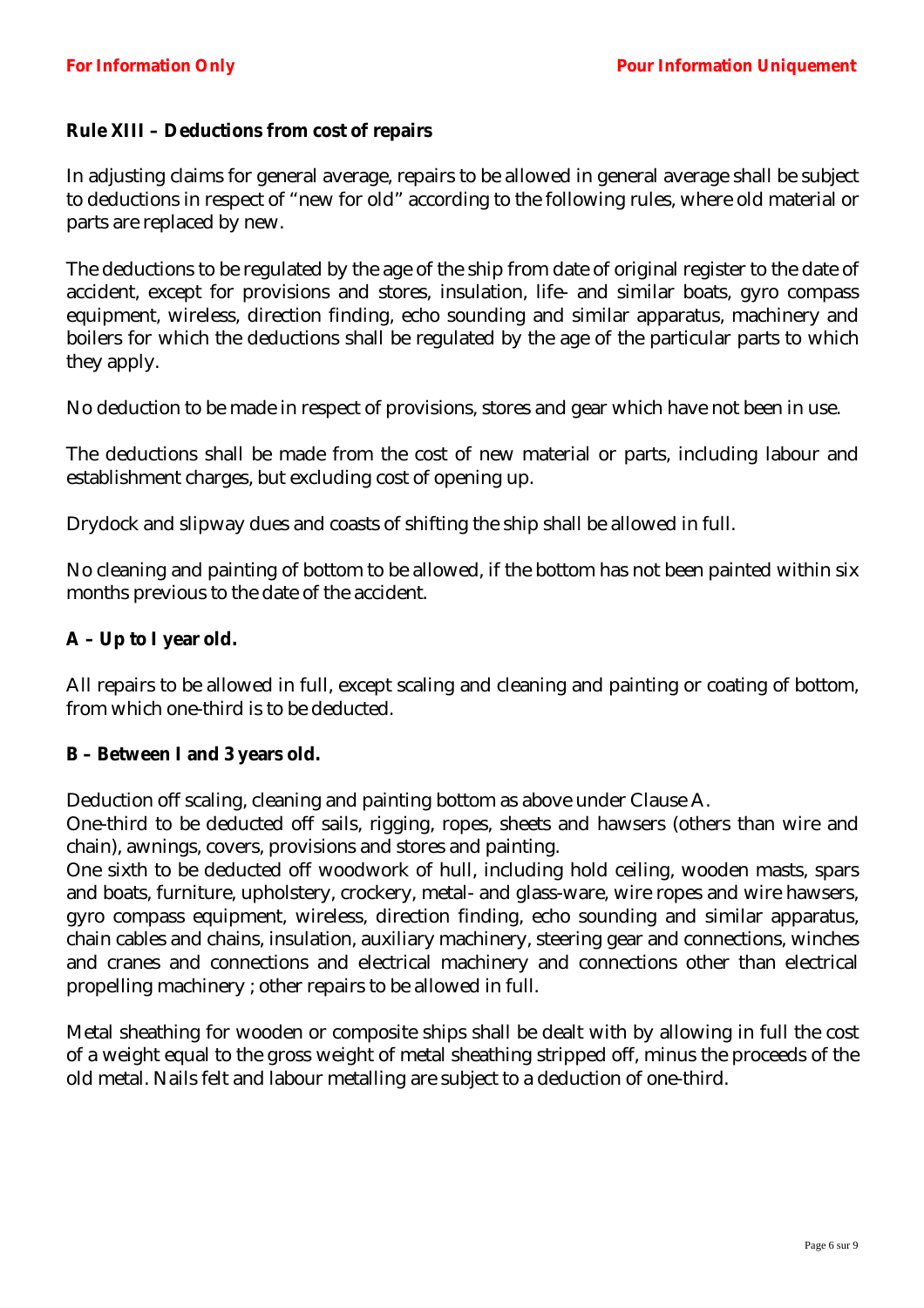## **C – Between 3 and 6 years.**

Deductions as above under Clause B, except that one-third be deducted off wood work of hull including hold ceiling, wooden masts, spars and boats, furniture, upholstery, and one-sixth be deducted off iron work of masts and spars and all machinery (inclusive of boilers and their mountings).

## **D – Between 6 and 10 years**

Deductions as above under Clause C, except that one-third be deducted off all rigging, ropes, sheets, and hawsers, iron work of masts and spars, gyro compass-equipment, wireless, direction finding, echo sounding and similar apparatus, insulation, auxiliary machinery, steering gear, winches, cranes and connections and all other machinery (inclusive of boilers and their mountings).

## **E – Between 10 and 15 years.**

One-third to be deducted off all renewals, except iron work of hull and cementing and chain cables, from which one-sixth to be deducted, and anchors, which are allowed in full.

## **F - Over 15 years.**

One-third to be deducted off all renewals, except chain cables, from which one-sixth to be deducted, and anchors, which are allowed in full.

## **Rules XIV – Temporary repairs**

Where temporary repairs are effected to a ship at a port of loading call or refuge, for the common safety, or of damage caused by general average sacrifice, the cost of such repairs shall be admitted as general average.

Where temporary repairs of accidental damage are effected merely to enable the adventure to be completed, the cost of such repairs shall be admitted as general average without regard to the saving, if any, to other interests, but only up to the saving, in expense which would have been incurred and allowed in general average if such repairs had not been effected there.

No deductions "new for old" shall be made from the cost of temporary repairs allowable as general average.

## **Rules XV – Loss of freight**

Loss of freight arising from damage to or loss of cargo shall be made good as general average, either when caused by a general average act, or when the damage to or loss of cargo is so made good.

Deduction shall be made from the amount of gross freight lost, of the charges which the owner there of would have incurred to earn such freight, but has, in consequence of the sacrifice, not incurred.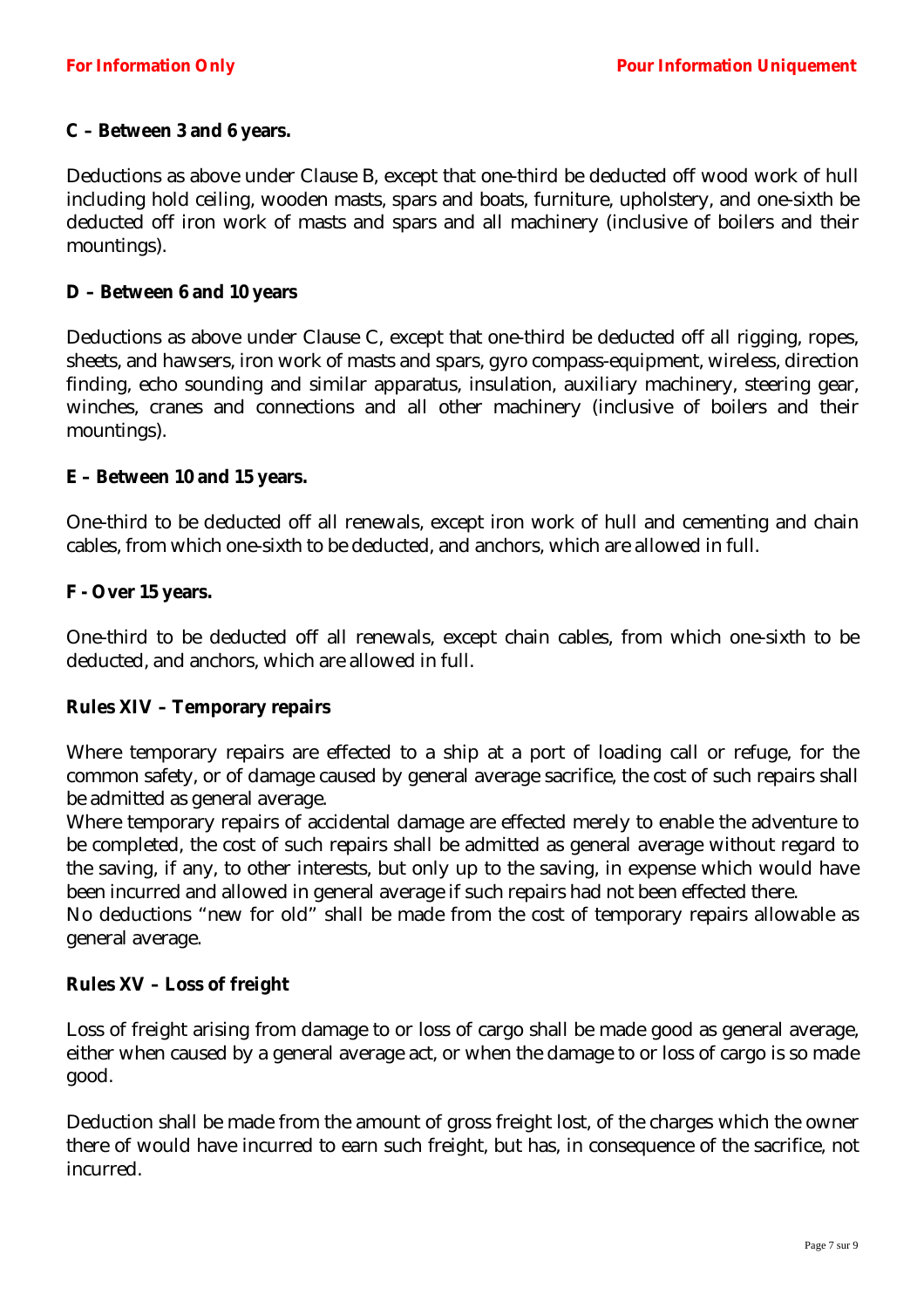## **Rules XVI – Amount to be made good for cargo lost or damaged by Sacrifice**

The amount to be made good as general average for damage to or loss of goods sacrificed shall be the loss which the owner of the goods has sustained thereby, based on the market values at the last day of discharge of the vessel or at the termination of the adventure where this ends at a place other than the original destination.

Where goods so damaged are sold and the amount of the damage has not been otherwise agreed, the loss to be made good in general average shall be the difference between the net proceeds of sale and the net sound value at the last day of discharge of the vessel or at the termination of the adventure where this ends at a place other than the original destination.

## **Rules XVII – Contributory values**

The contribution to a general average shall be made upon the actual net values of the property at the termination of the adventure, to which values shall be added the amount made good as general average for property sacrificed, if no already included, deduction being made from the shipowner's freight and passage money at risk, of such charges and crew's wages as would not have been incurred in earning the freight had the ship and cargo been totally lost at the date of the general average act and have not been allowed as general average ; deduction being also made from the value of the property of all charges incurred in respect there of subsequently to the general average act, except such charges as are allowed in general average.

Passengers ' luggage and personal effects not shipped under bill of lading, shall not contribute in general average.

# **Rule XVIII – Damage to ship.**

The amount to be allowed as general average for damage or loss to the ship, her machinery and/or gear when repaired or replaced shall be the actual reasonable cost of repairing or replacing such damage or loss, subject to deduction in accordance with Rule XIII. When not repaired, the reasonable depreciation shall be allowed, not exceeding the estimated cost of repairs.

Where there is an actual or constructive total loss of the ship the amount to be allowed as general average for damage or loss to the ship caused by a general average act shall be the estimated sound value of the ship alter deducting there from the estimated cost of repairing damage which is not general average and the proceeds of sale, if any.